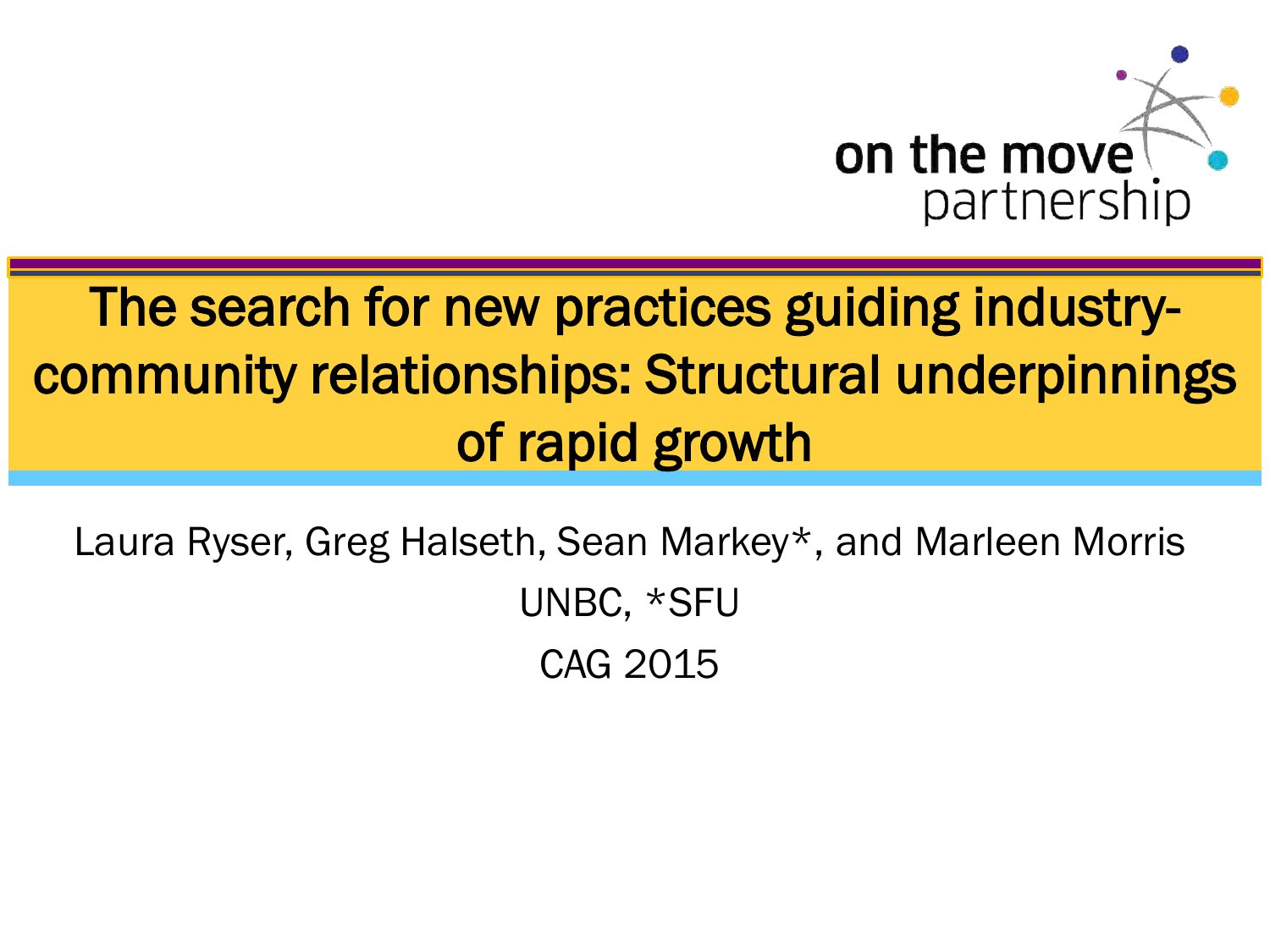



#### • Background

- Mobile workforces
- Limited local capacity
- Results
	- Policies and regulations
	- Assessing cumulative impacts
	- Information for workforce
- Discussion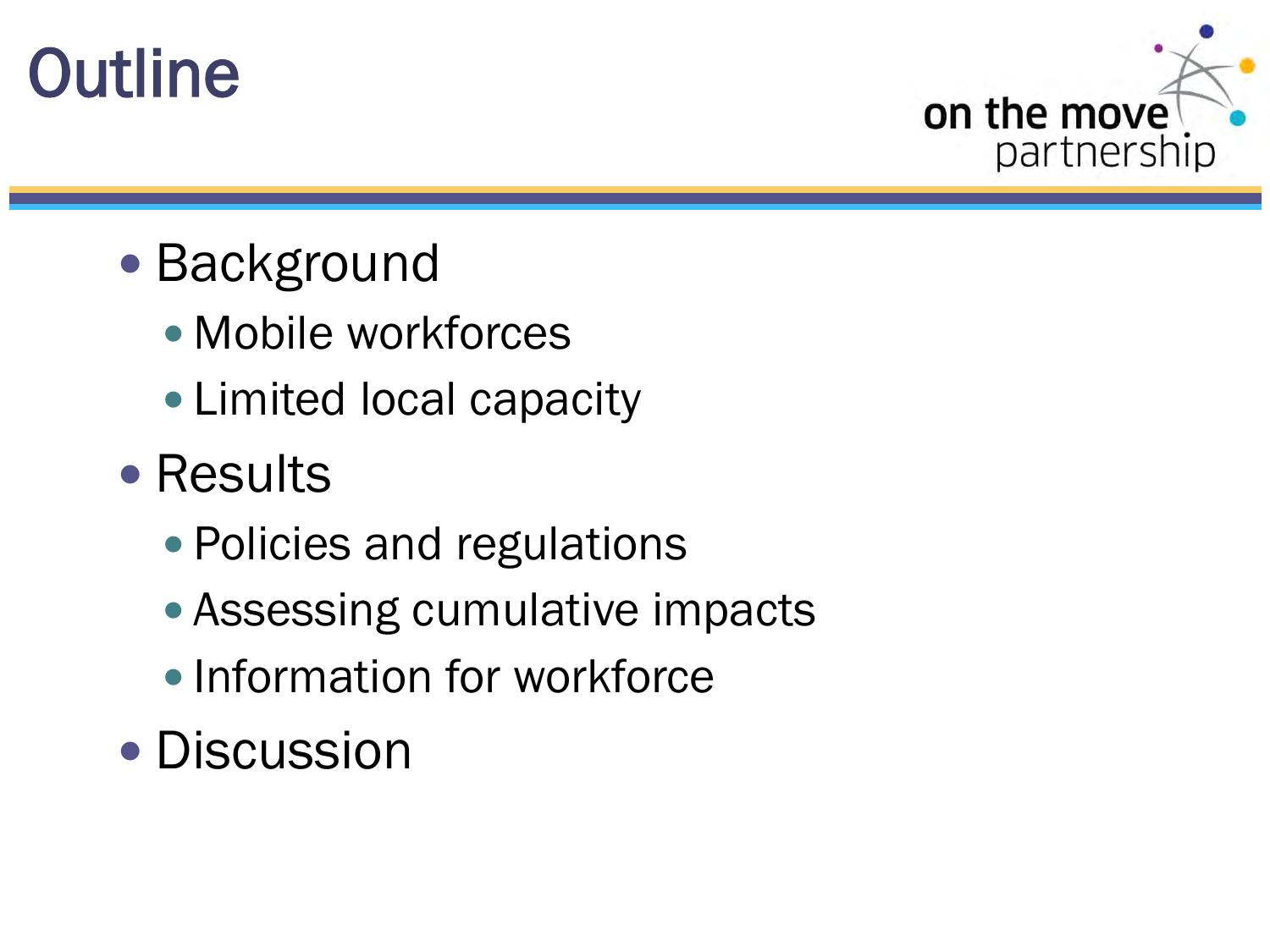## Restructuring in Resource Regions



- Shift away from building resource towns
	- Rising costs
	- Lengthier approval processes
	- Reduced role of senior gov'ts in town development
- Industry operations
	- Adoption of labour shedding technology
	- Search for larger labour supply
- Shift towards rotational / mobile workforce practices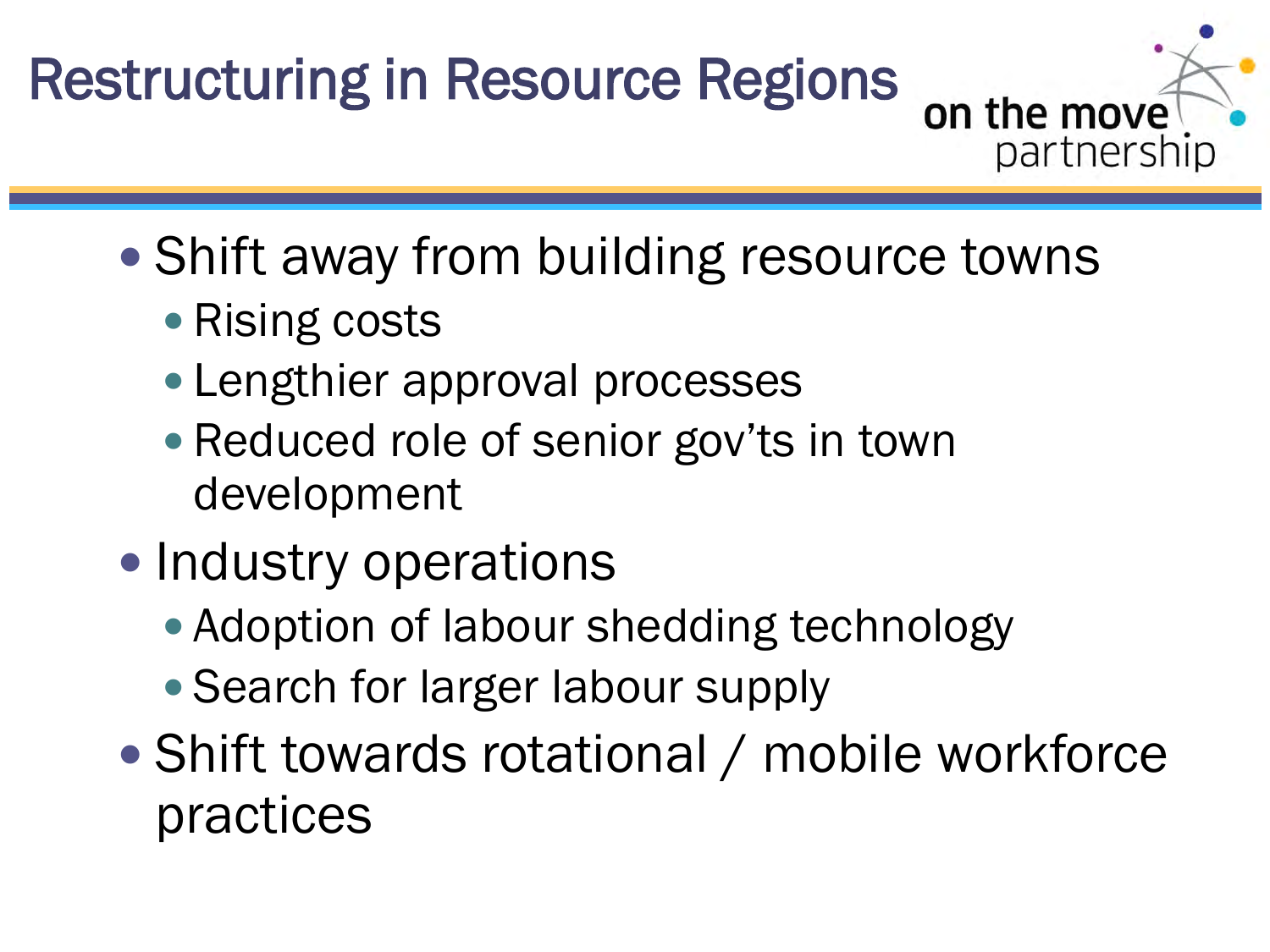## Mobile Workforces I



- Used in many resource-based sectors
	- 1950s oil and gas sector (Gulf of Mexico)
- Accelerating since 1980s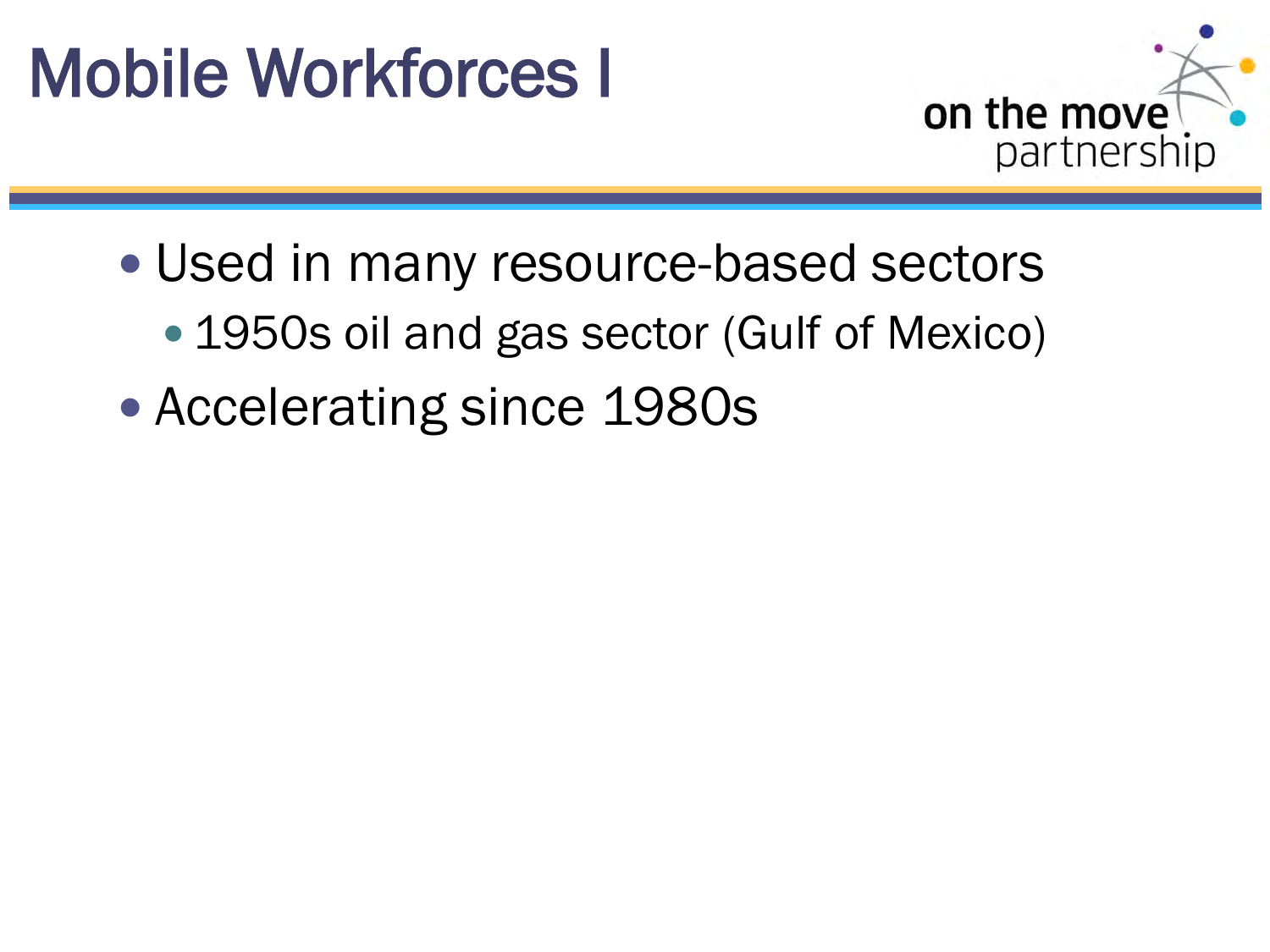# Mobile Workforces II



- Limited local skilled labour pool
- Difficulty encouraging skilled labour to relocate
- Used largely during construction / maintenance, but also some operations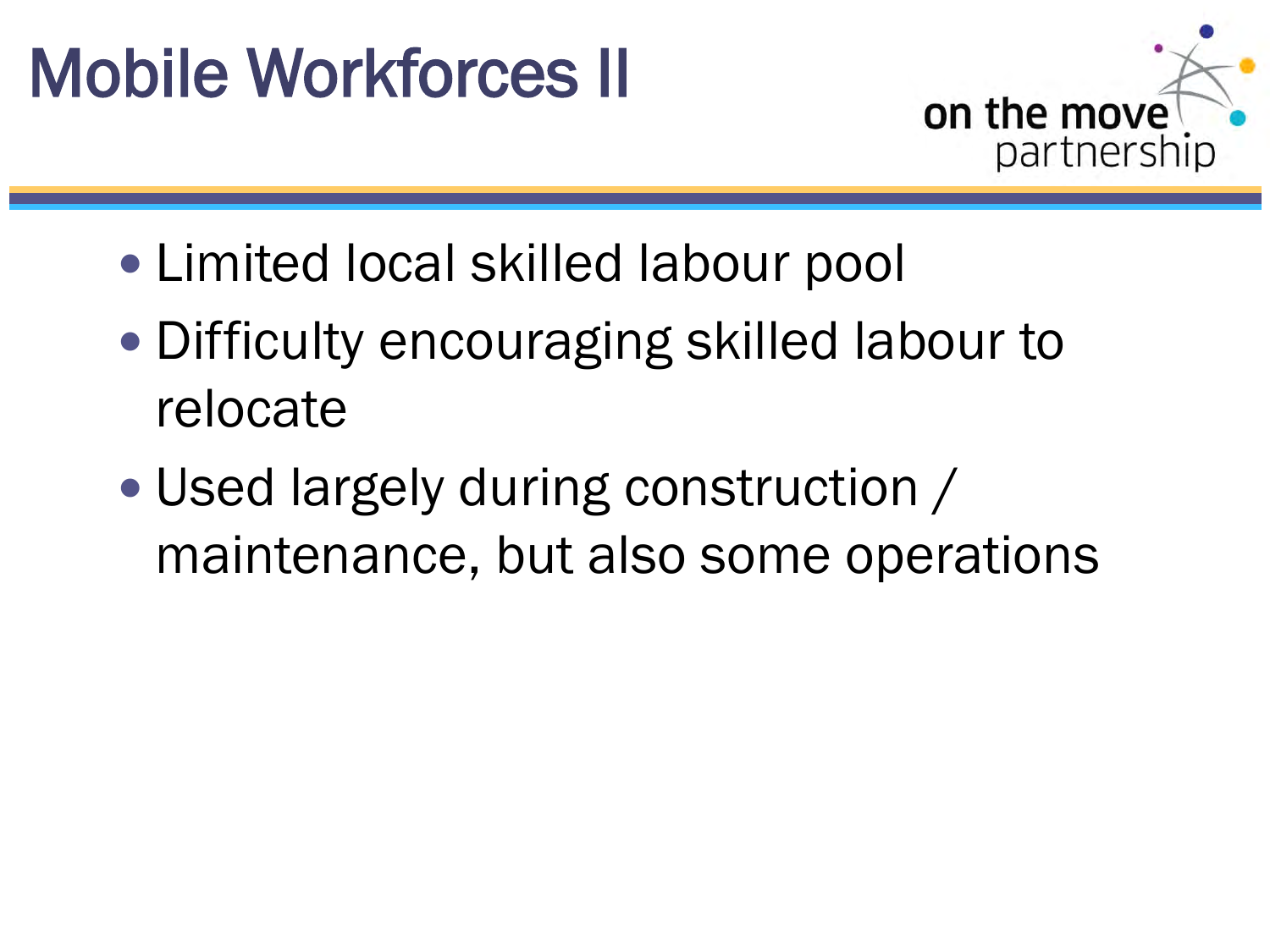# Limited Local Capacity for Rapid Growth



- Local governments lack adequate staffing levels
	- To maintain relationships, information, and processes
- Strategic investments in services and infrastructure impeded by lack of information
	- Demand and impact that mobile workforces have on local services and infrastructure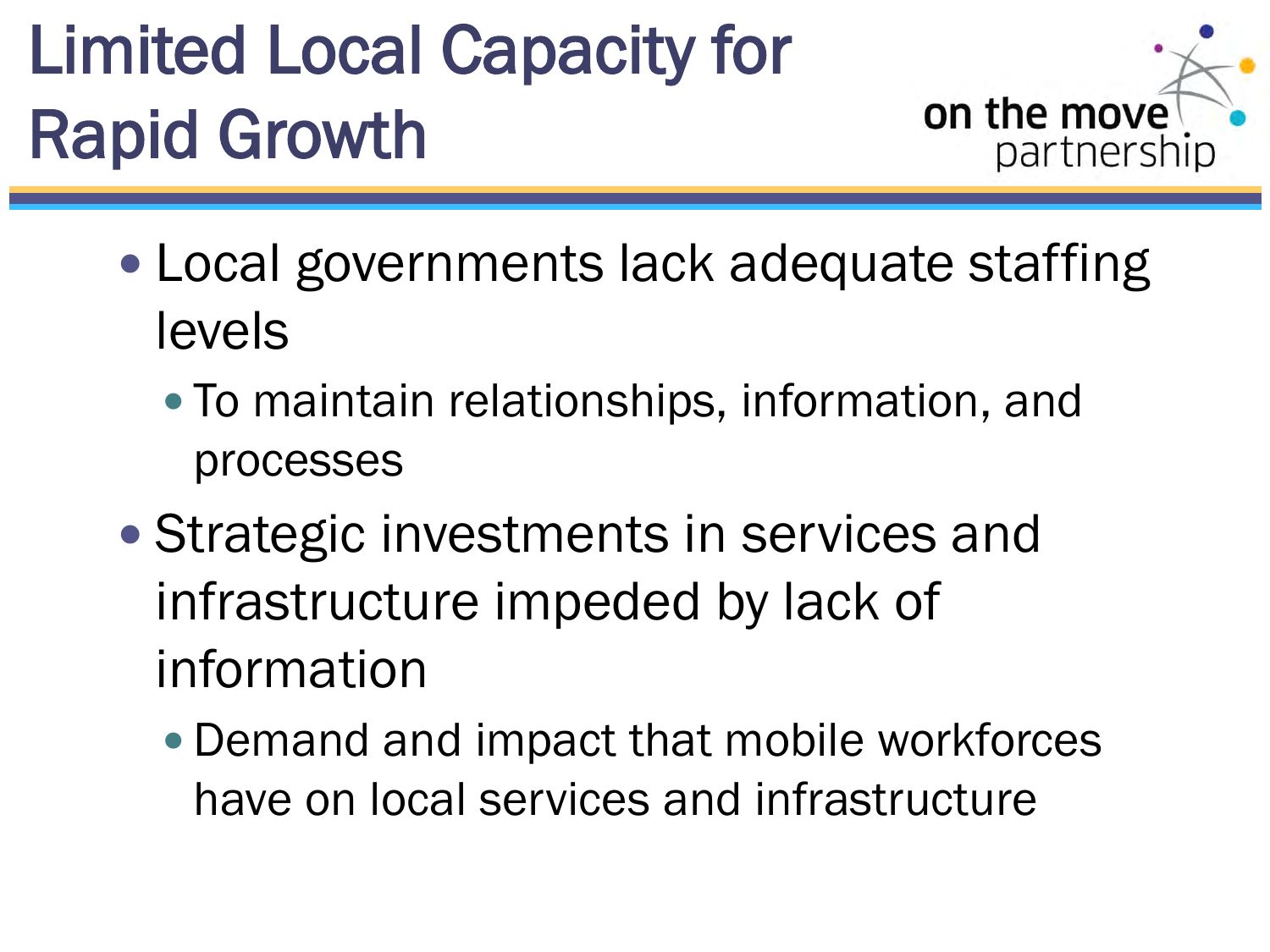



- 30 key informant stakeholder interviews in 2014
	- Industry associations, work camp providers, union, host community stakeholders
	- Canada, US, Scotland, Australia
- Questions explored:
	- Workforce pressures
	- Work camp processes
	- Structural mechanisms shaping industry- community relationships
- Latent and manifest content analysis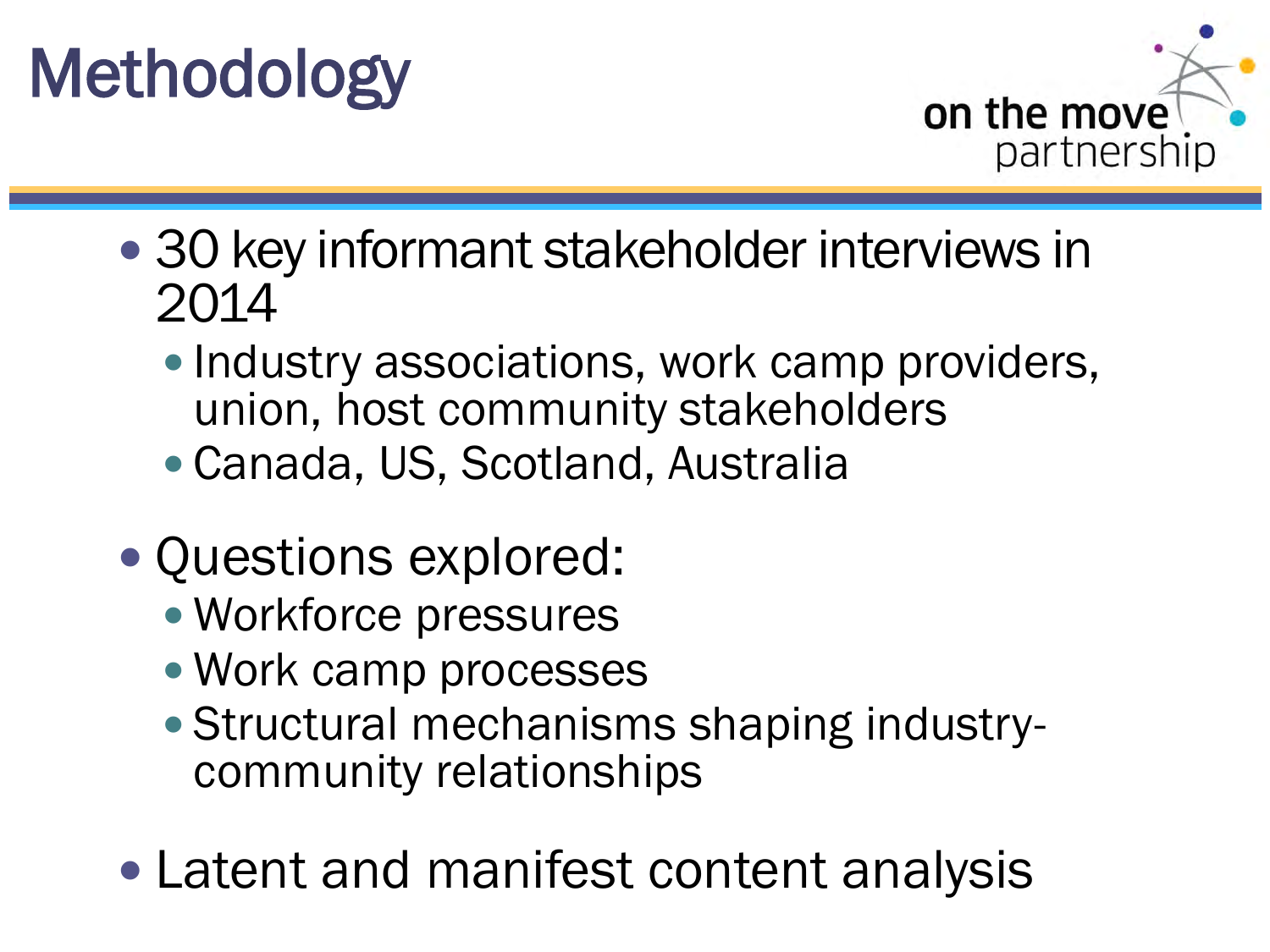



- I. Policies and Regulations
- II. Assessing Cumulative Impacts
- III. Information for Workforce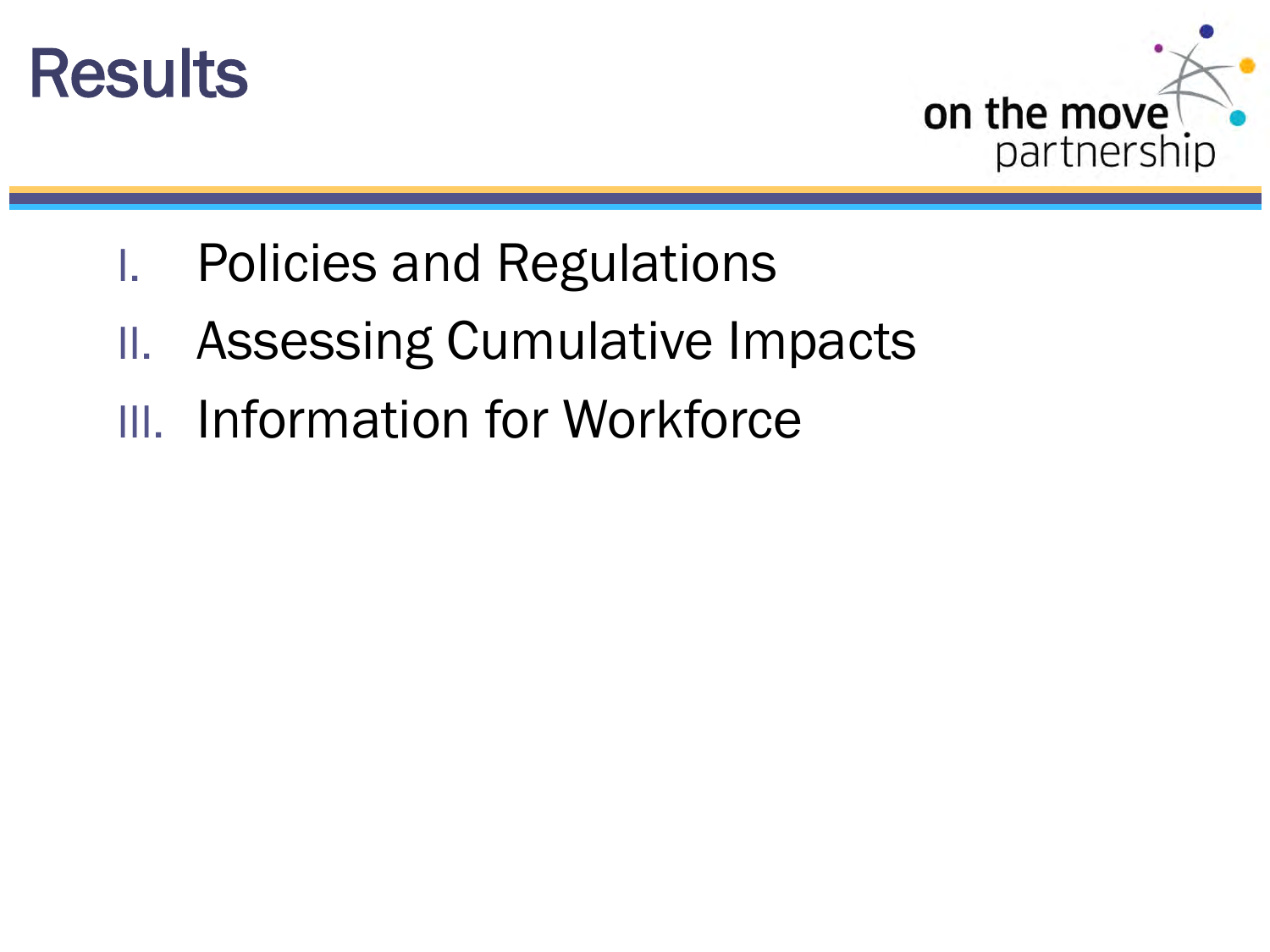# Policies and Regulations I



- Regulations and standards often become obsolete
	- Discuss basic provision of first aid kits even though many work camps employ paramedics, nurses, and doctors
	- No longer reflect modern designs, heating, and infrastructure in camps

"It all originates from camps that were 'camps'. The industry has evolved quite a bit." (Participant ID#17)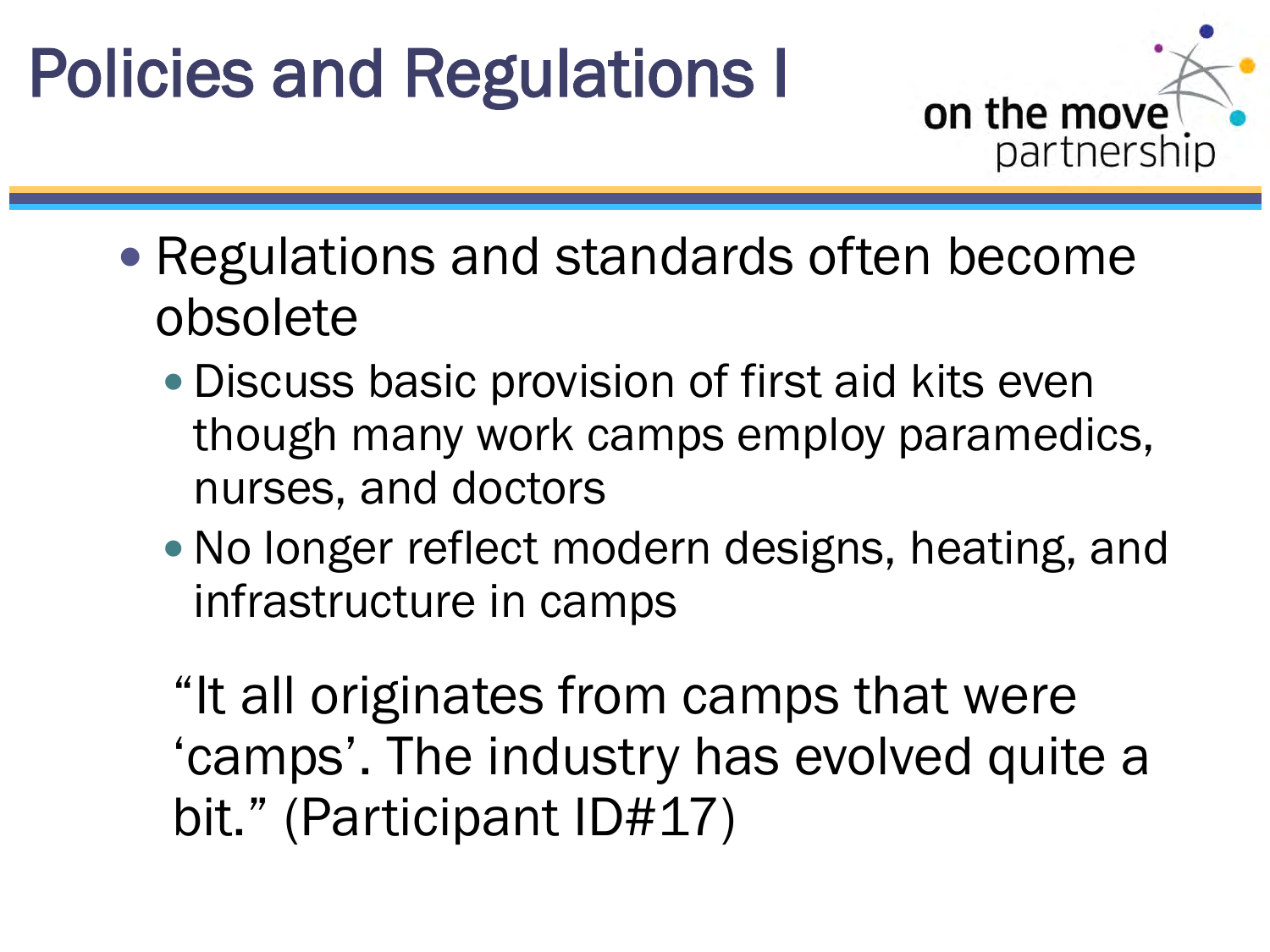# Policies and Regulations II



- No reporting systems across government(s) that monitor camps
- Unable to track the status (i.e. location, size, operations, and closures)
- Missing links to health care / emergency services
- Few policies guide the construction, use, and decommissioning of work camps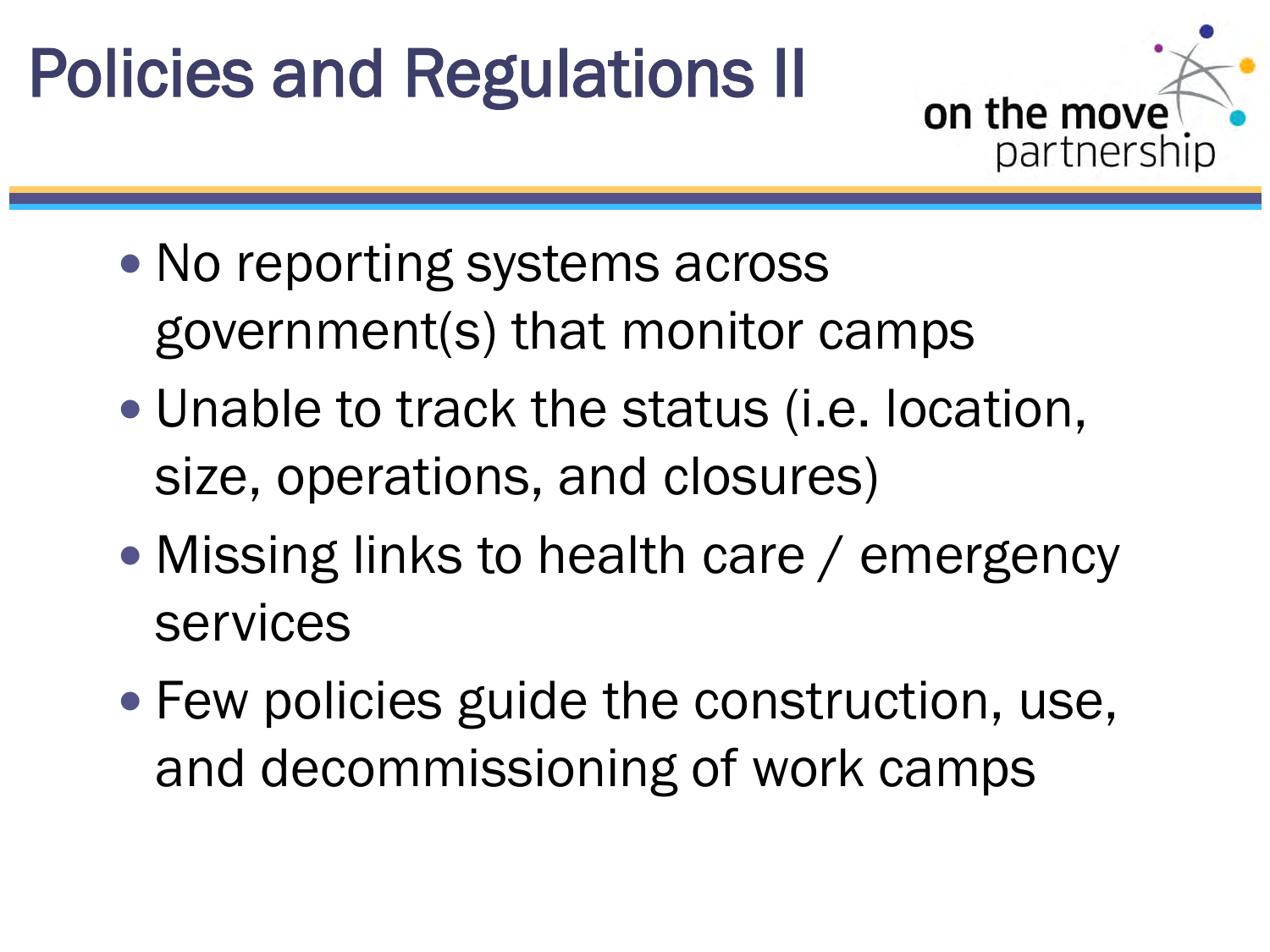

"There's gotta be an exit strategy for sure. There have been instances where people have taken trailers into the woods, set them up and to run a camp that failed. They go bankrupt and disappear. Now you've got propane tanks and equipment out in the middle of nowhere where it's very expensive to bring them back" (Participant ID #24).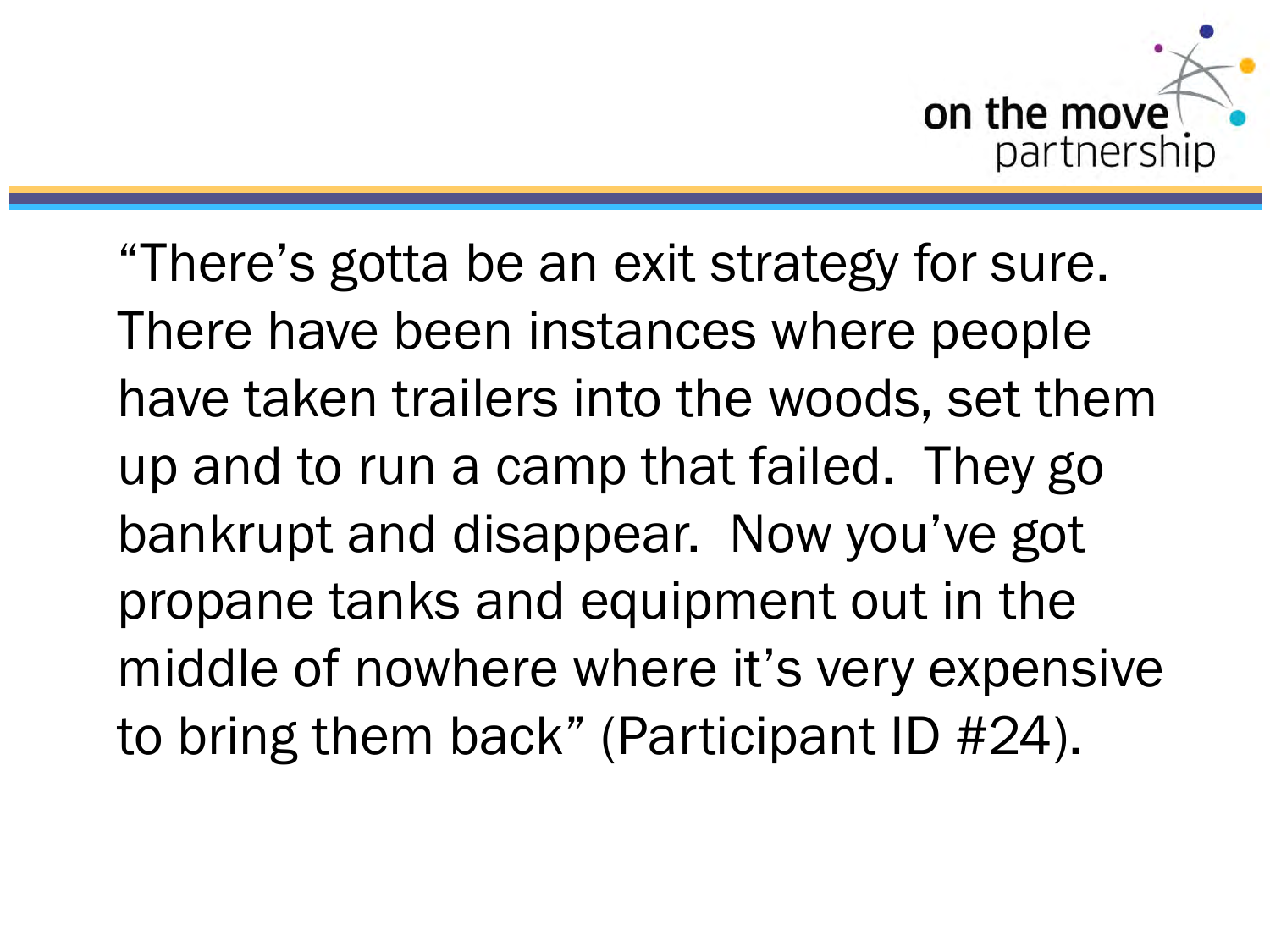# Assessing Cumulative Impacts I



- Municipalities, senior gov'ts, and industry use different methodologies to forecast growth
- Industry aligning forecasting methods for production, workforce needs, and impacts through all phases
- But….
- Senior gov'ts do not require industry to provide information to guide program and infrastructure investments
- Delays in studies to address community infrastructure
- No information framework to address cumulative socio-economic issues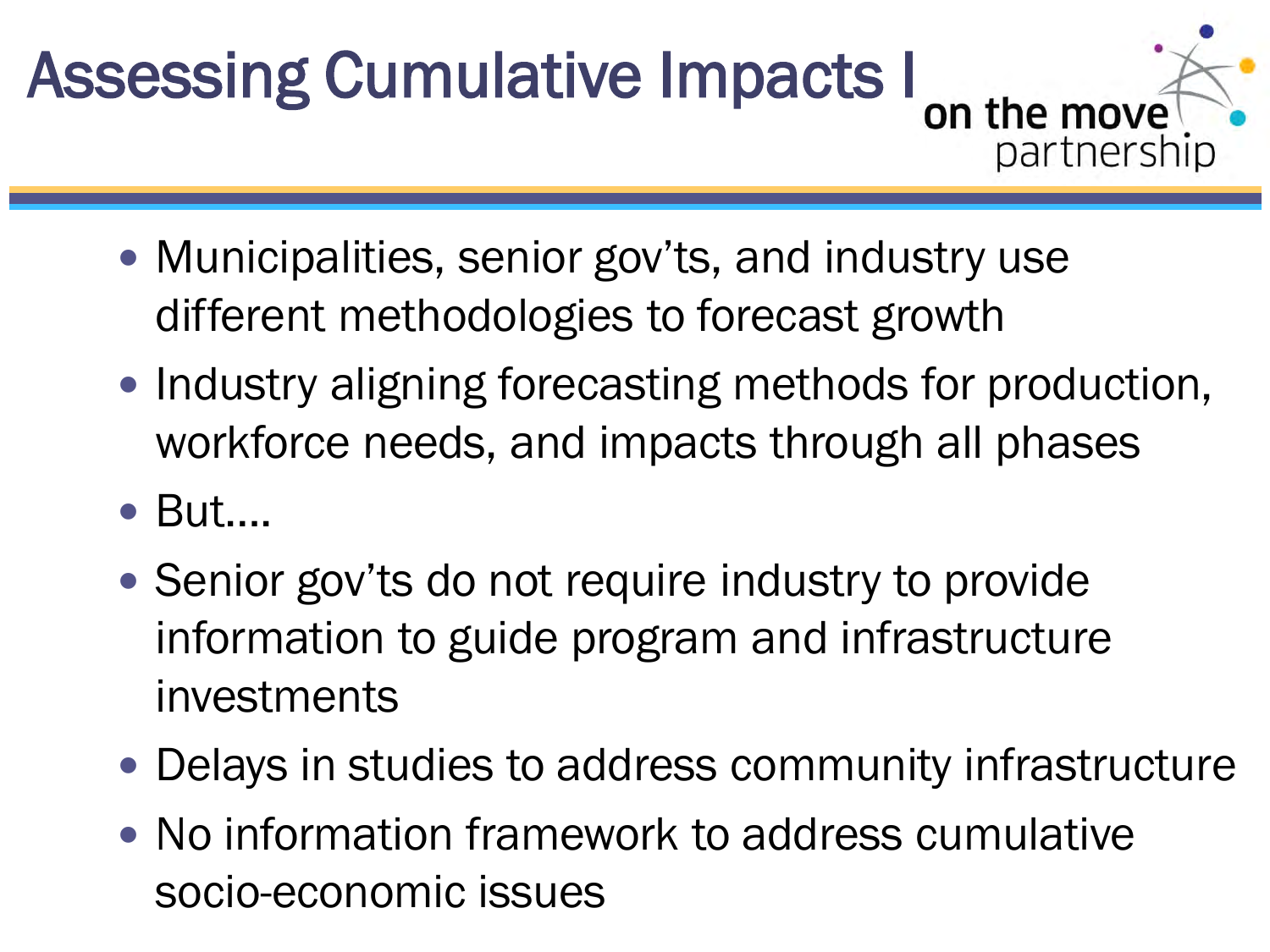

"We have a bad intersection in town. People sit for 20/25 minutes trying to pull out. This is a real problem.' So finally, when they got up here and looked at it, our traffic had increased over 70% at that intersection. That started around 2010 and we are not going to see a signal hanging there until 2016" (Participant ID #23).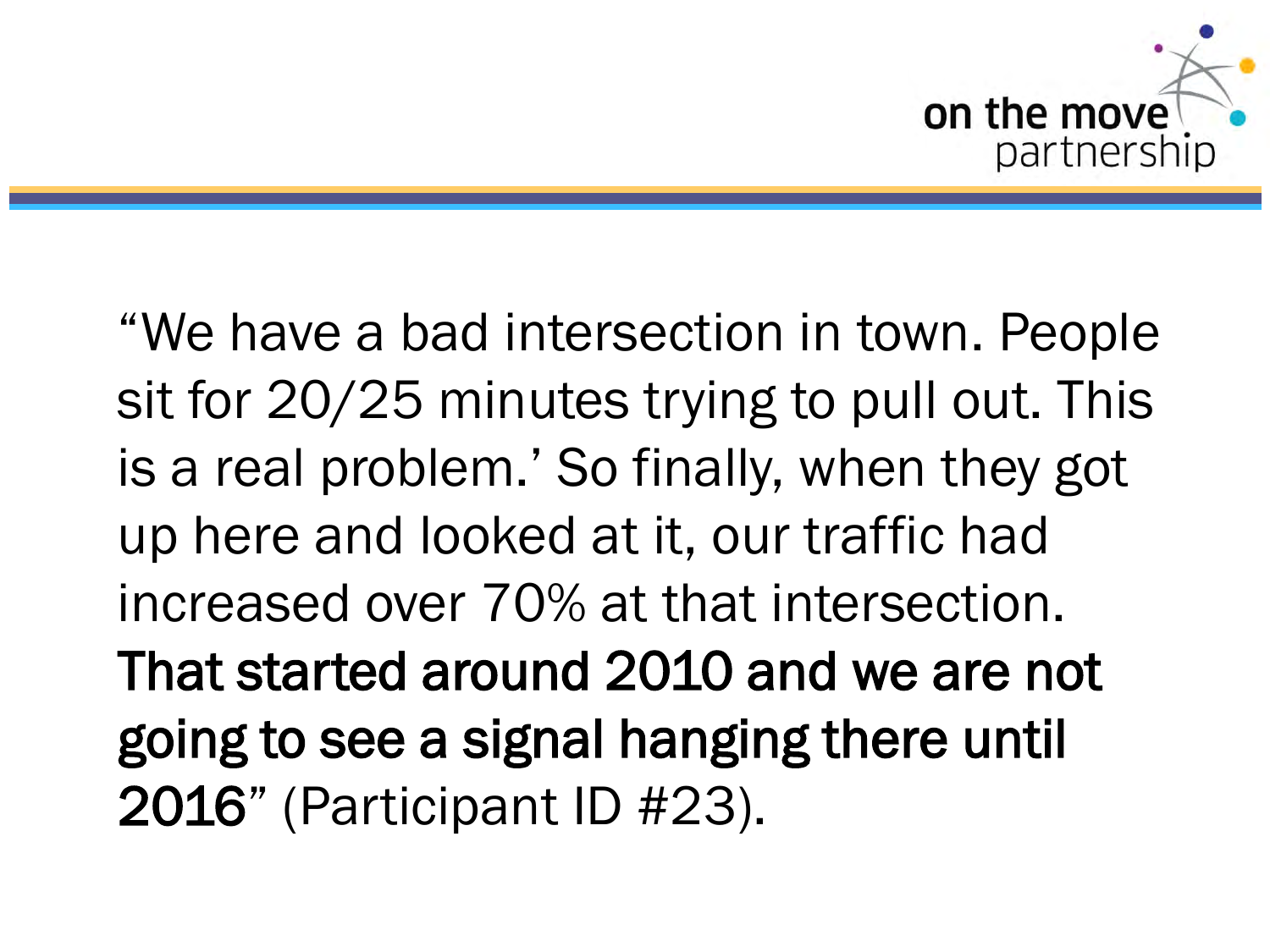# Assessing Cumulative Impacts II on the move

• Infrastructure and program funding based on Census

partnership

- Does not capture the shadow population
- CMHC won't track housing figures if town population under 10,000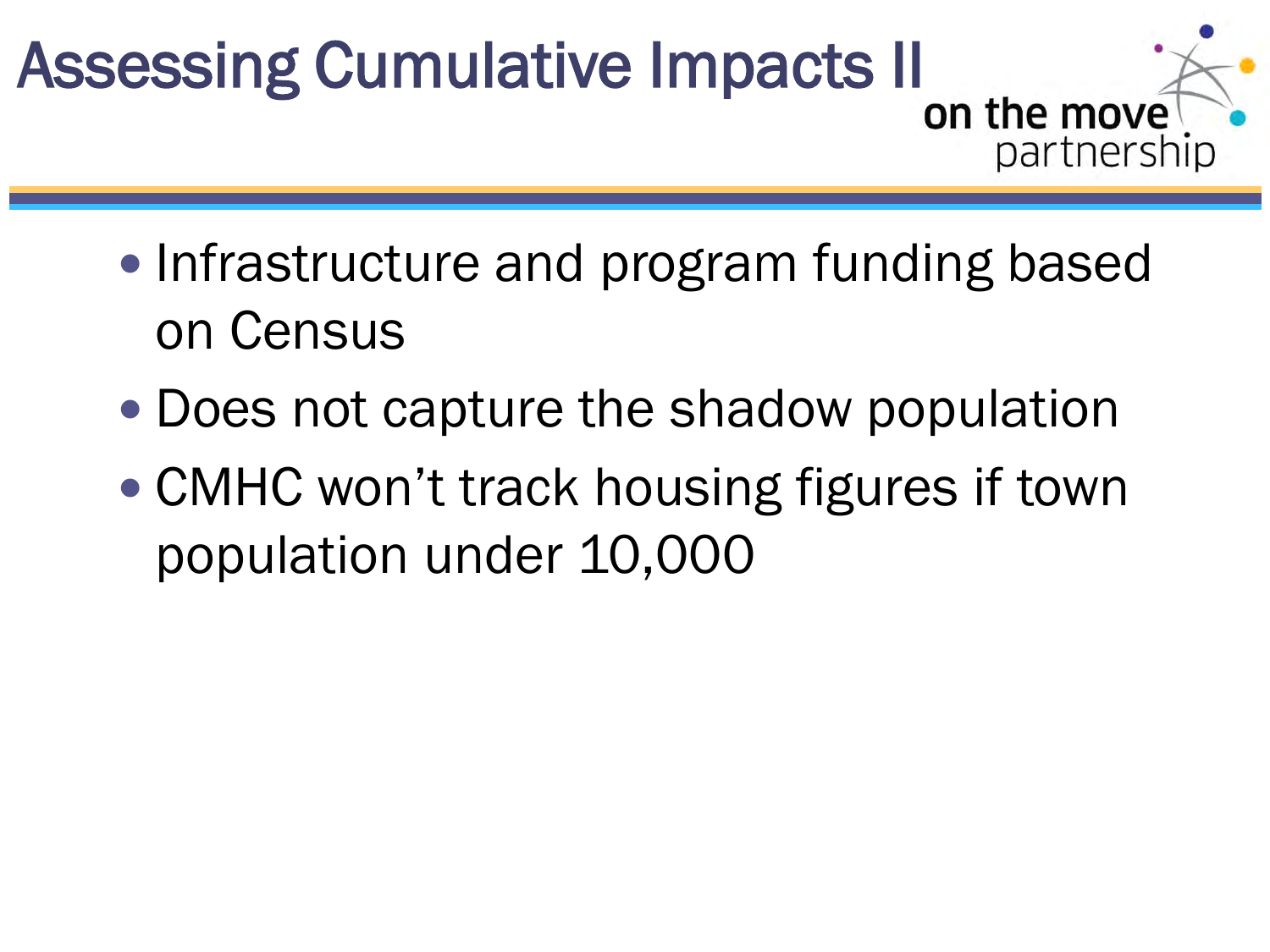# Assessing Cumulative Impacts III on the move

• Learning curve for local government

partnership

- Prepare local information
- Community connections by industry
	- Understand local context
- Senior governments need to support industry / community information needs and learning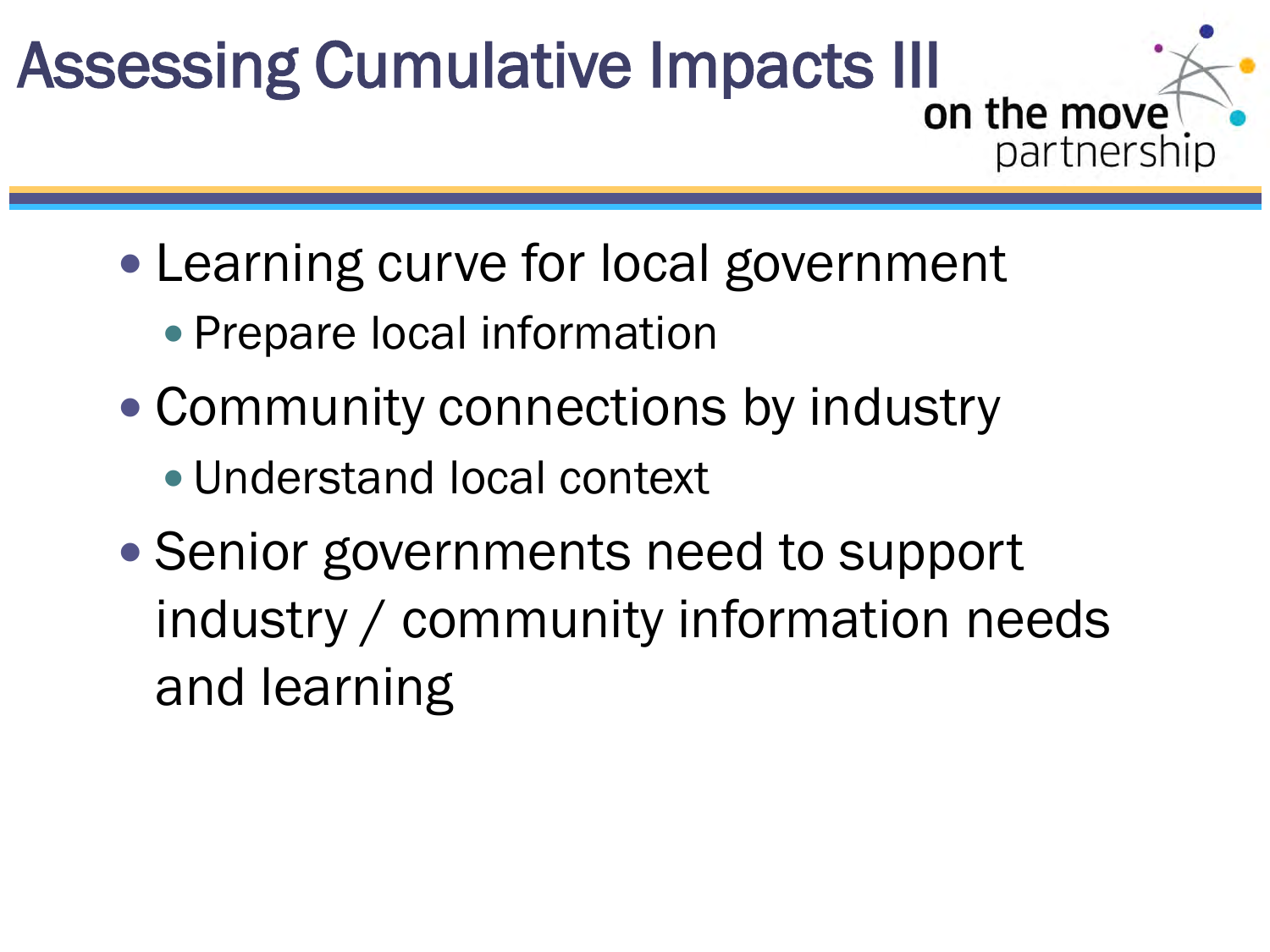

"I think it's important that the public sector or local government takes responsibility for compiling information about local businesses and suppliers in the local community and that the oil and gas companies put their money where their mouth is and use those local suppliers and companies" (Participant ID #20).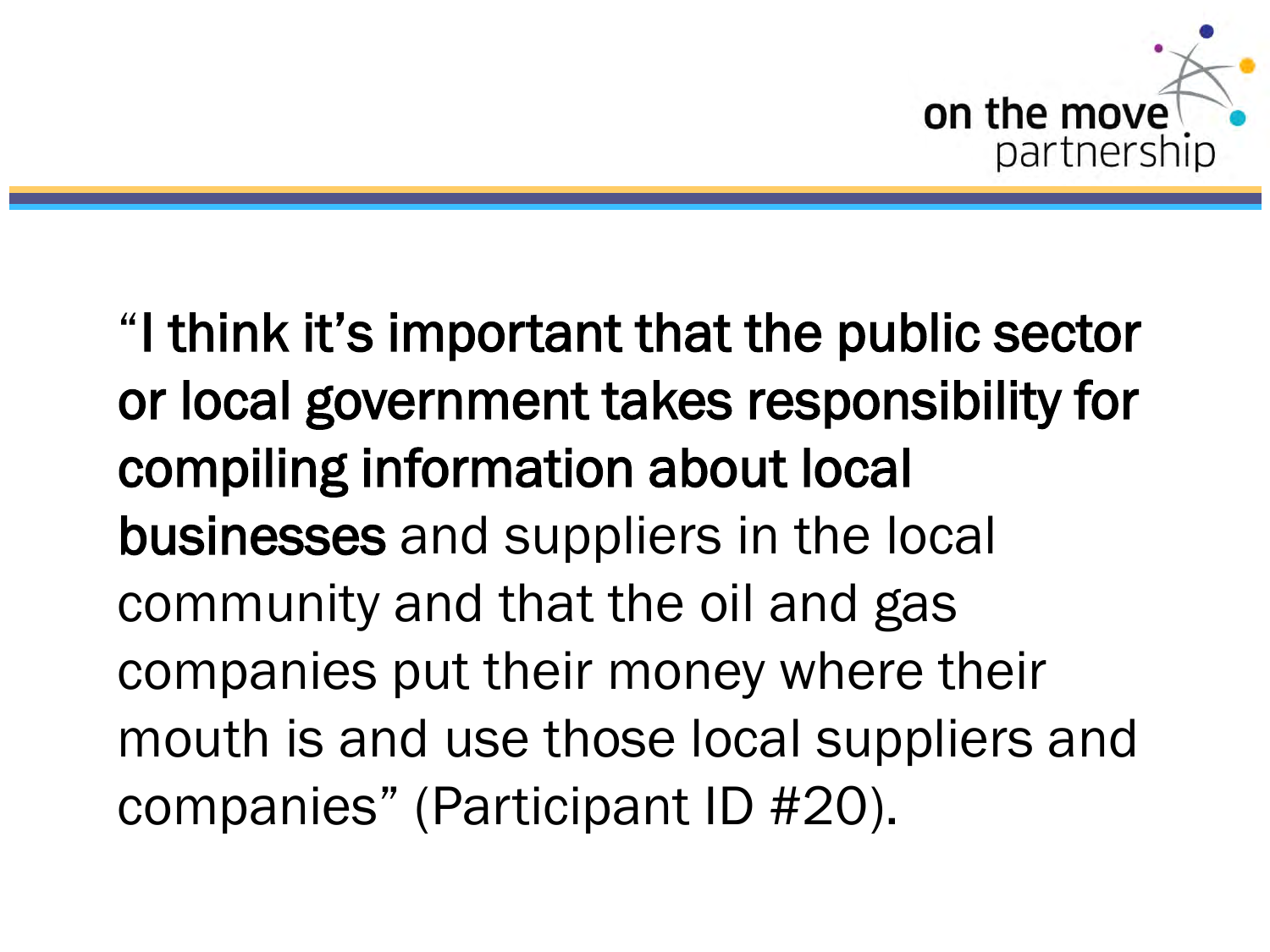# Workforce Information Needs I<br>on the move



- In host communities, while labour is mobile, services rooted in place
- Standard business hours don't work
- Flexible labour needs flexible service provision
- Identify mobile worker needs and connect with on-site and community supports
	- To assist workers to cope with the stress, anxiety, workplace bullying, and mental health pressures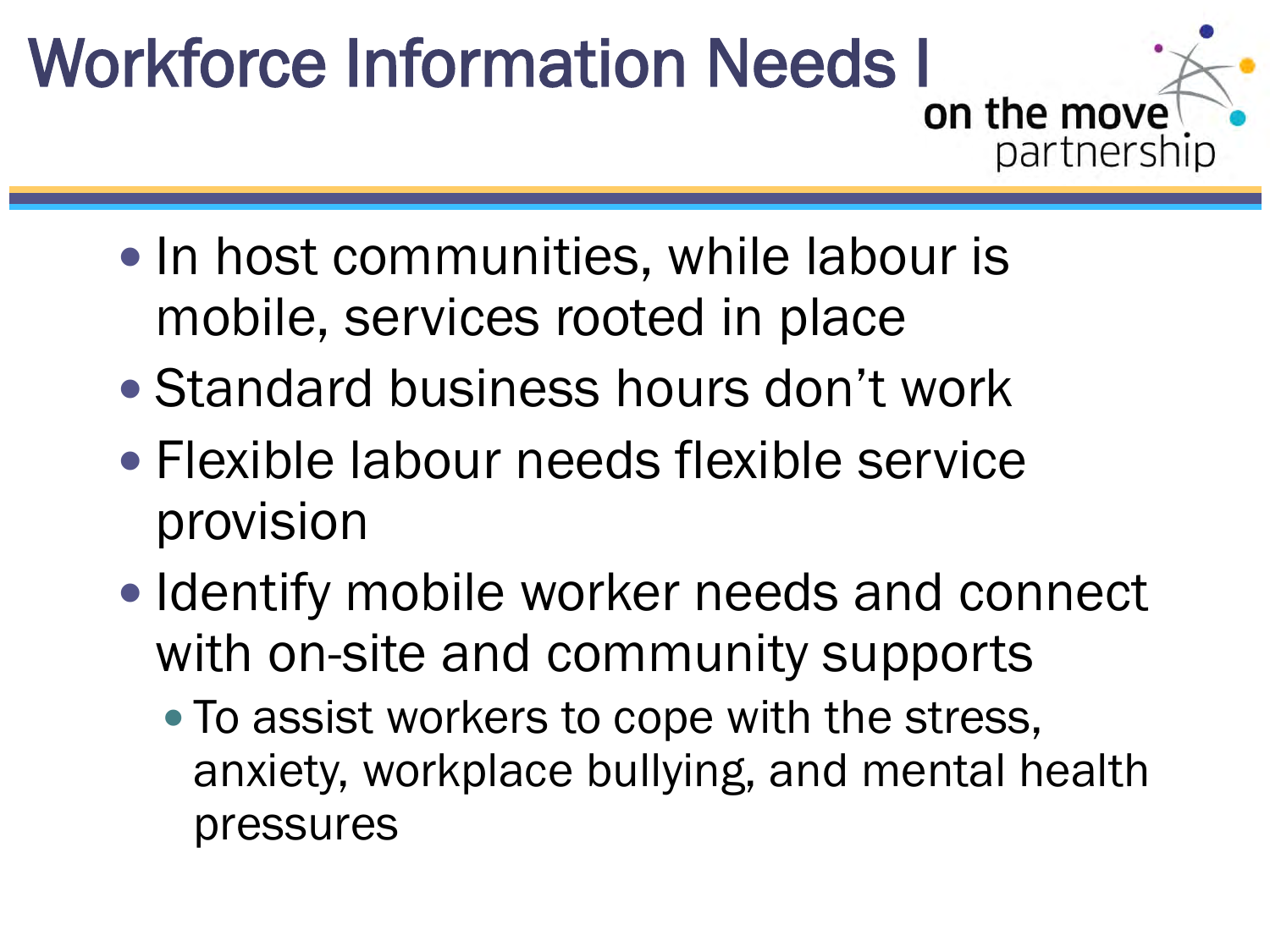

"People say, oh I hate Fort McMurray. And I say why do you hate Fort McMurray? They say well there isn't even this service or that service. The best example is they there isn't even a recreation facility for families. And I say have you ever heard of MacDonald Island? They say no. I say do you realize that MacDonald Island is likely Western Canada's or Canada's largest and best recreation facility. They said that they had no idea" (Participant ID #7).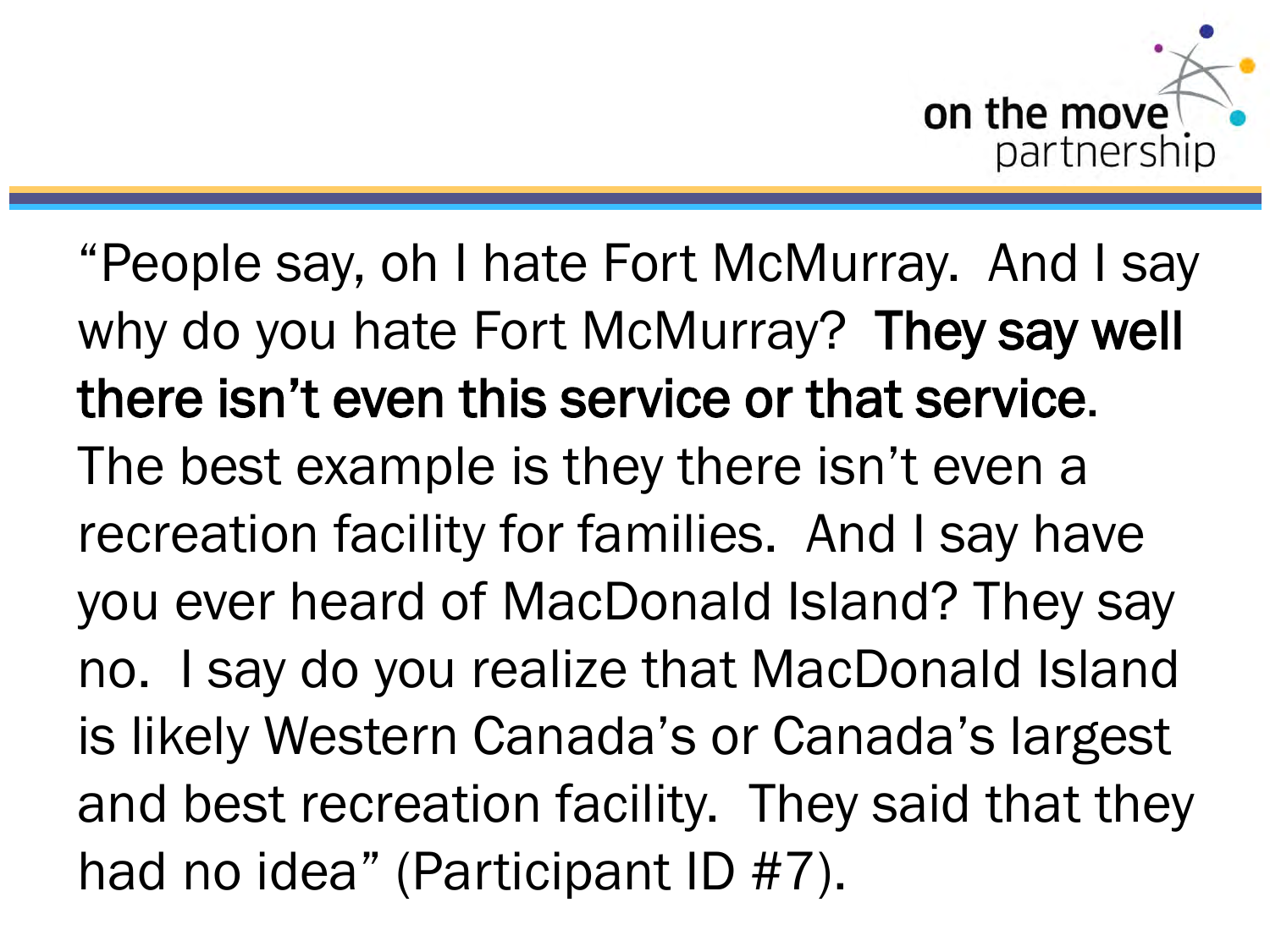## Workforce Information Needs II



Host community best practice:

- Orientation packages and programs
	- Housing, development regulations, businesses / services, cultural protocols, etc.
- On site presentations / barbeques used to connect mobile workers with supports
	- But not common practice
- Need to obtain information about interests, lifestyles, needs of workers and their families
- Invest in information support workers
- Need to strengthen visitor / information centres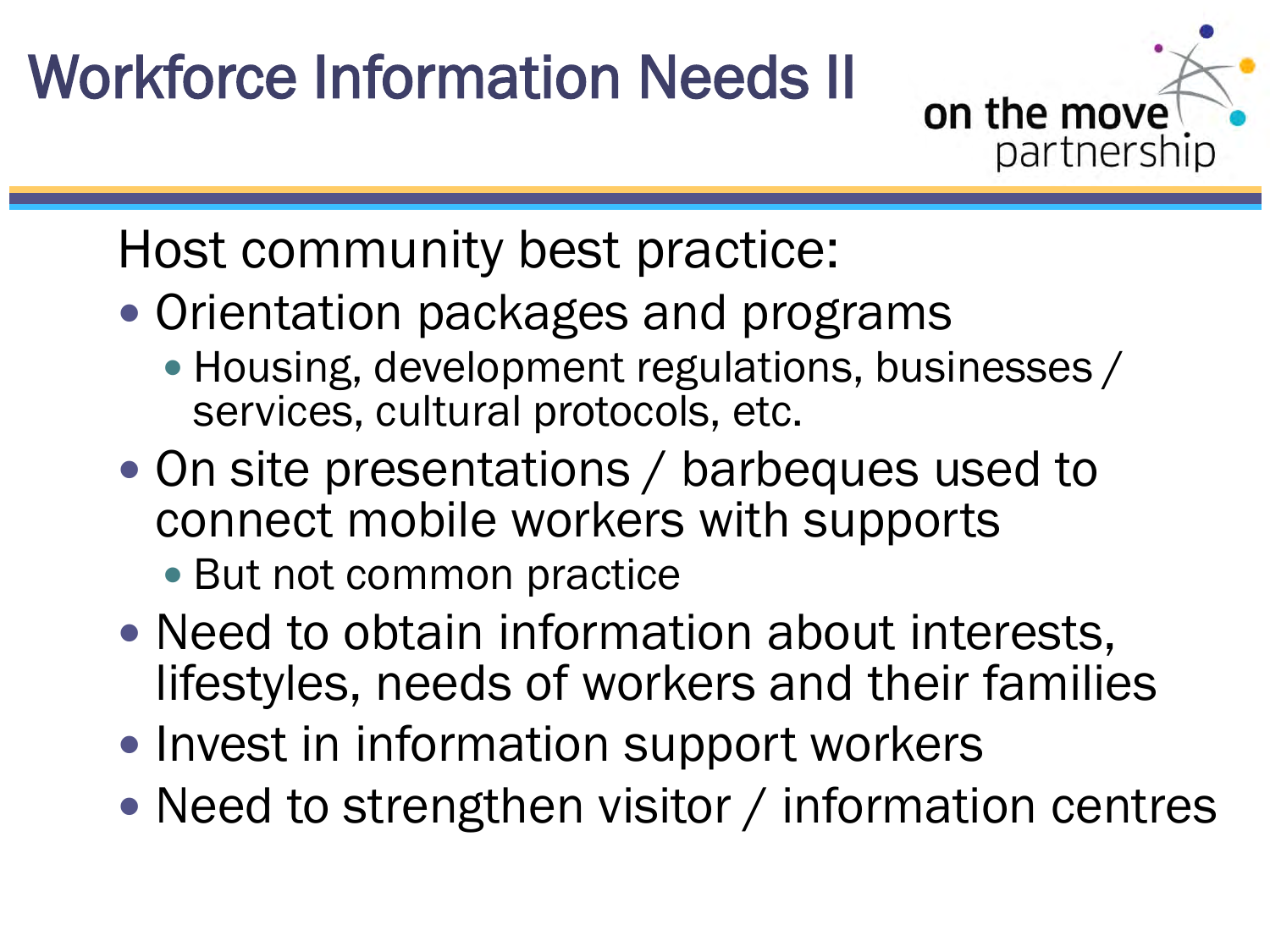

### **Over 15000 Members** ust The FIFO Families support

**Learn More** 





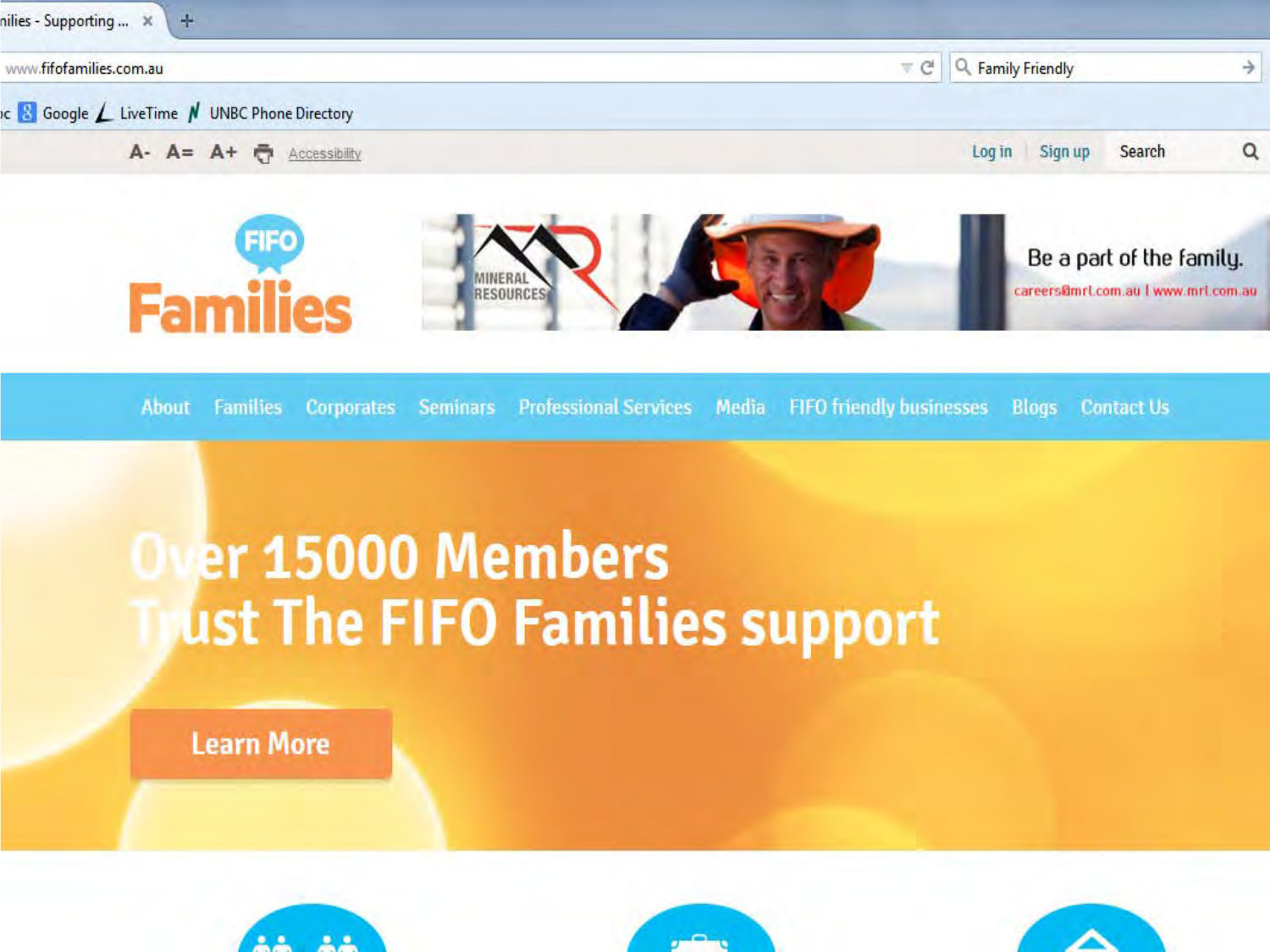

#### **Family Friendly**

Welcome to the Peace Region! On the map to the right of the page you will see thumbtacks on the communities of Fort Nelson, Fort St. John. Dawson Creek, Chetwynd and Tumbler Ridge They are all a part of our Family Friendly Community. Click on the community you'd like to

#### **The Peace Region**

Click on the red markers for more information regarding highlighted the community.

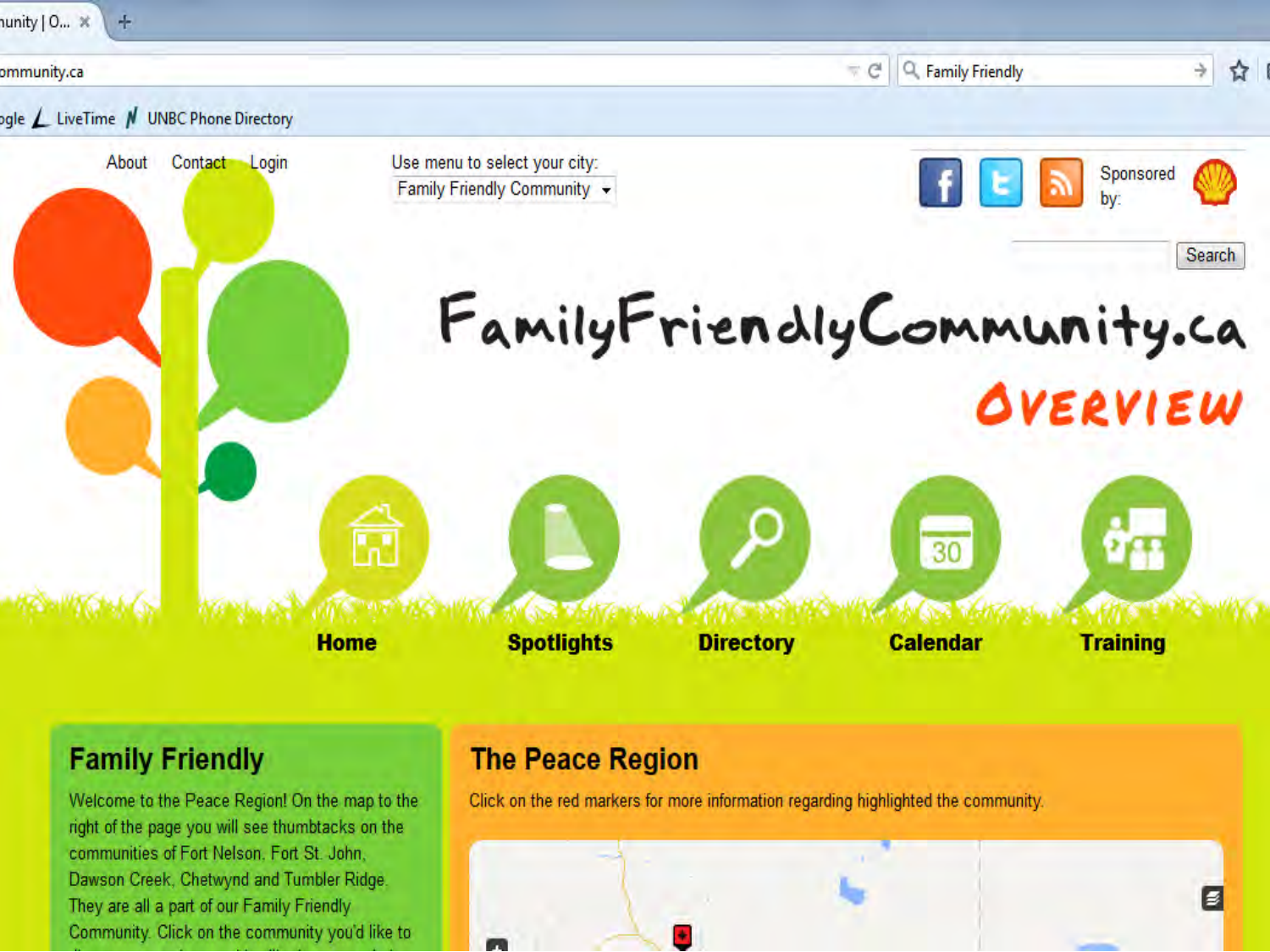



- Three decades of restructuring
- Towns now immersed in fluid flows of labour and capital
- Communities and governments share concern about capacity and responsibility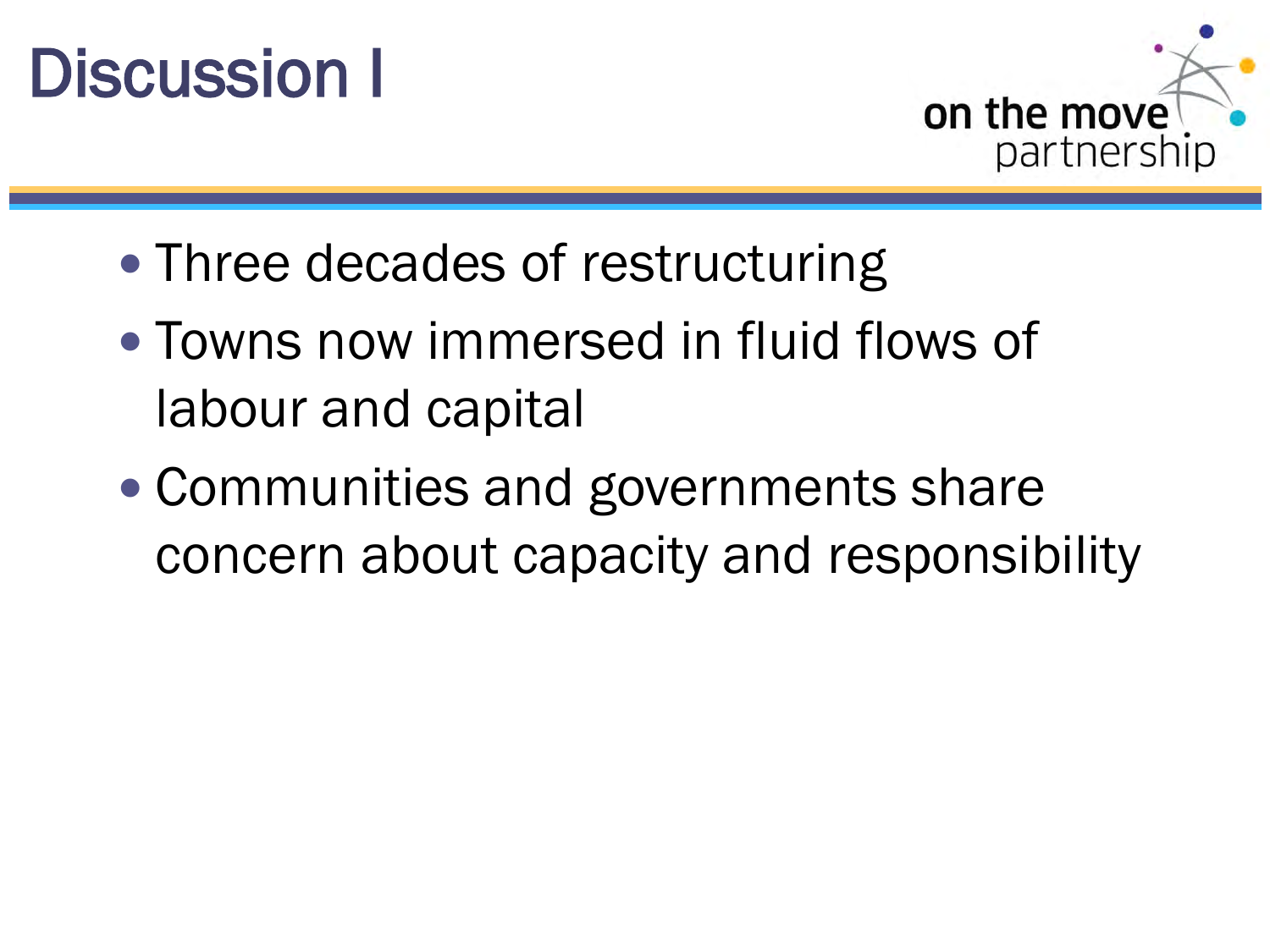# Discussion II



- Readiness is not a one-time investment
	- Need relevant policy and information structures to inform investments and support long-term working relationships
- Policies and information structures have not been retooled / designed to support mobile labour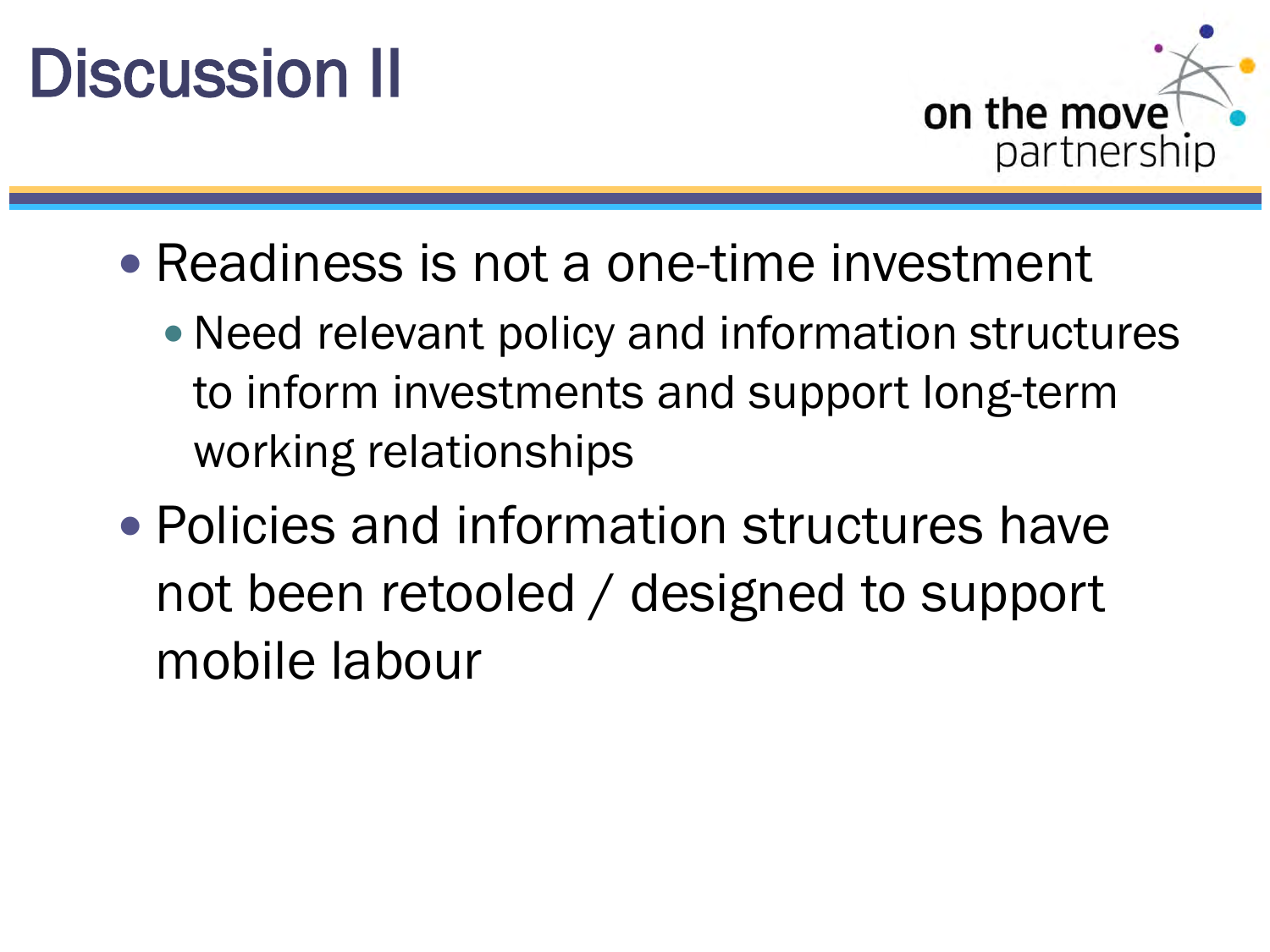# Discussion III



 Communities, industry and senior governments need to work together to pursue a long-term approach and vision to community and resource development